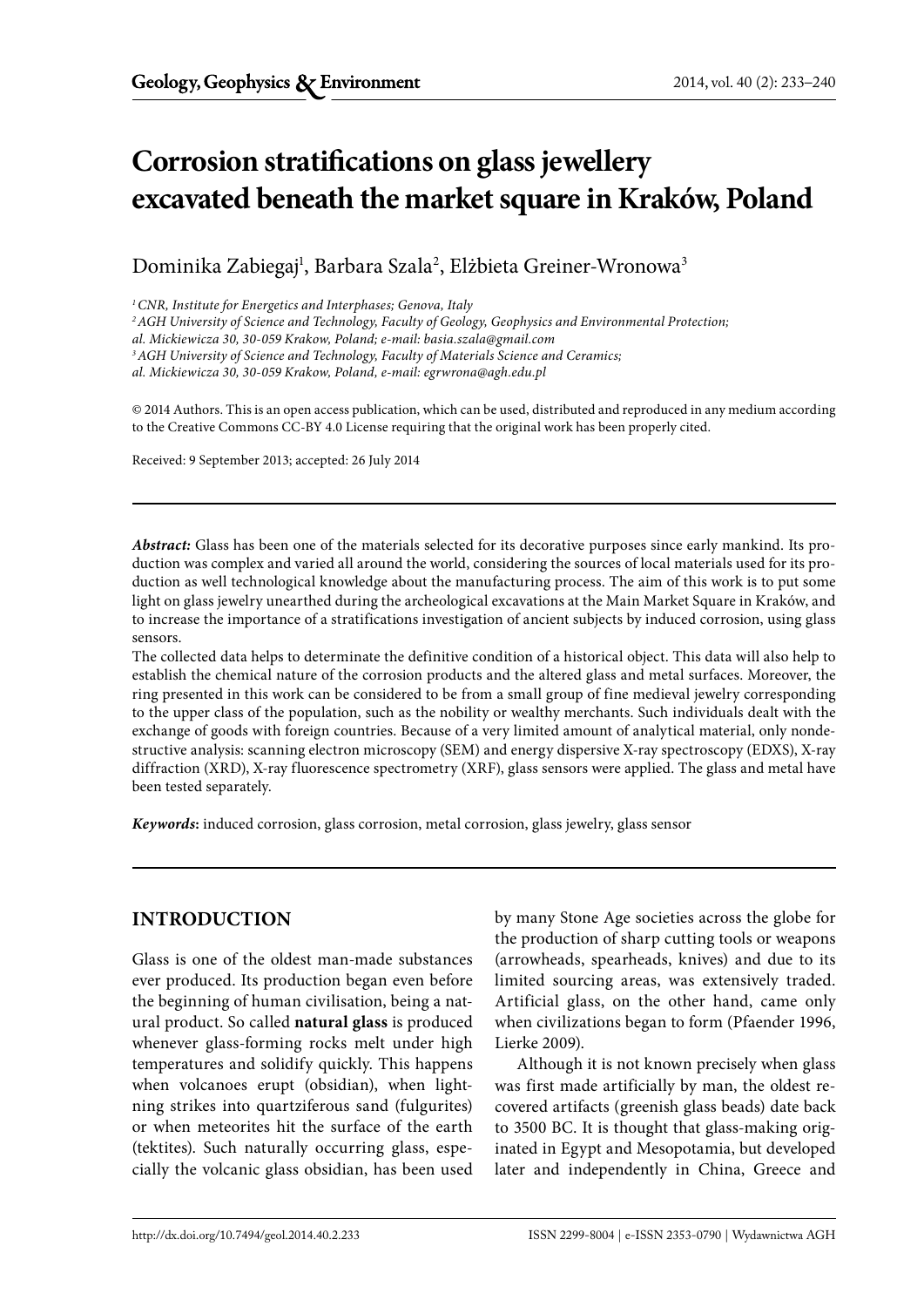the Northern Tyrol. Ancient glass manufacture is believed to be linked to the production of ceramics or bronze, where it could have originated as a by-product.

The indigenous development of glass technology in South Asia may have begun in 1730 BC. Evidence of this culture includes a red-brown glass bead along with a hoard of beads dating to that period, making it the earliest attested glass from Indus Valley locations. Following ancient scripts written by Roman historian Pliny (AD 23–79), glass was discovered by Phoenician merchants transporting stone in the region of Syria almost 5000 BC. He says that merchants after landing, rested cooking pots on blocks of nitrate, with the intense heat of the fire placed on them. The blocks melted and mixed with the sand of the beach, forming an opaque liquid, accidentally. This story is more a reflection of Roman experience with glass production, nevertheless, the white silica sand from this area was used in the production of glass within the Roman Empire due to its low impurity levels.

The sophisticated technology needed to sustain glass manufacture derives from a variety of allied material technologies, predominantly ceramic and metal. There are needed to provide heat sources, tools, furnaces and material science, making its production really complex. All of those variables need to pre-date the use of glass within a society (Pfander 1996, Fuxi 2009).

In ancient times the most noteworthy limitation for glass fabrication was keeping the material chemically clean and homogeneous. This caused many technological problems and continuous modifications in the glass matrix. Furthermore, glass was a synthetic. This in itself was a sophisticated concept for a culture that was used to use materials that were already in existence: wood, bone, and stone or metal and clay (Lierke 2009). Glass in contrast, was the result of combining a mixture through heat. That is why all recipes of its fabrication have been kept in darkness for many centuries, and it is also why produced glass was seen to be a very desirable and prestigious product. Glass was seen as a material that could be made to imitate semi-precious stones, being accorded a status equal to that of the precious materials it imitated and thus, increased the social position of its owner.

Archeological evidence suggests that the first objects in which glass was used in their production were beads, plaques, inlays, and eventually small vessels. Glass jewellery such as rings, bead bracelets and necklaces became the most favourite decorations worn mostly by women but later, very often by men (Olczak & Jasiewiczowa 1963, Dekowna 1980). There was a wide array of techniques used by middle age artisans to give the glass its form, to connect it with other materials or even to give it a different colour, from using the inherent colour to form the impurity of glass materials or by adding colourants such as cooper or silver (Theophilus 1880).

During recent archeological excavations performed beneath the Market Square in Kraków, a large amount of rings were found, giving great knowledge into developed glass manufacture and putting some light on the international goods exchange and the life of the elite class in the medieval town (WAWEL 1000–2000). A few from this collection include a group of metallic rings mounting glass beads. The typology of the ring taken into account in this study is chronologically and geographically placed in Slavic Early Medieval Age, typically found in graves or settlements (Eggert 2010, Zabiegaj 2010, Greiner-Wronowa 2013). It is worth to note that glass rings were from a very small group of jewelry, quantitatively not recognizable across Slavic regions, while metal rings were and still are quite common if not universal across Europe (Sulimirski 1943, Stawiarska 1984). According to archaeological evidence, the largest accumulation of such rings was observed in Poland, especially in Kraków, which was one of the main European trade centers (Biezborodow 1956, Olczak 1959, Shelby 2005, Lierke 2009). That is why the presented samples have a very significant meaning. Moreover, the different origins of samples as well as the stratifications observed, found in different soil layers, improve the city environment changes for hundreds of years. In spite of that it can tell us how the local microclimate has affected the degradation of the analyzed rings, developing different corrosion processes.

In the case of research on glass and taking into account the historical character/value of the materials to be analyzed, it is absolutely necessary to employ only those methods of analysis which do not require addtional sample preparation. That is why close collaboration between technologists and conservators is necessary. To define the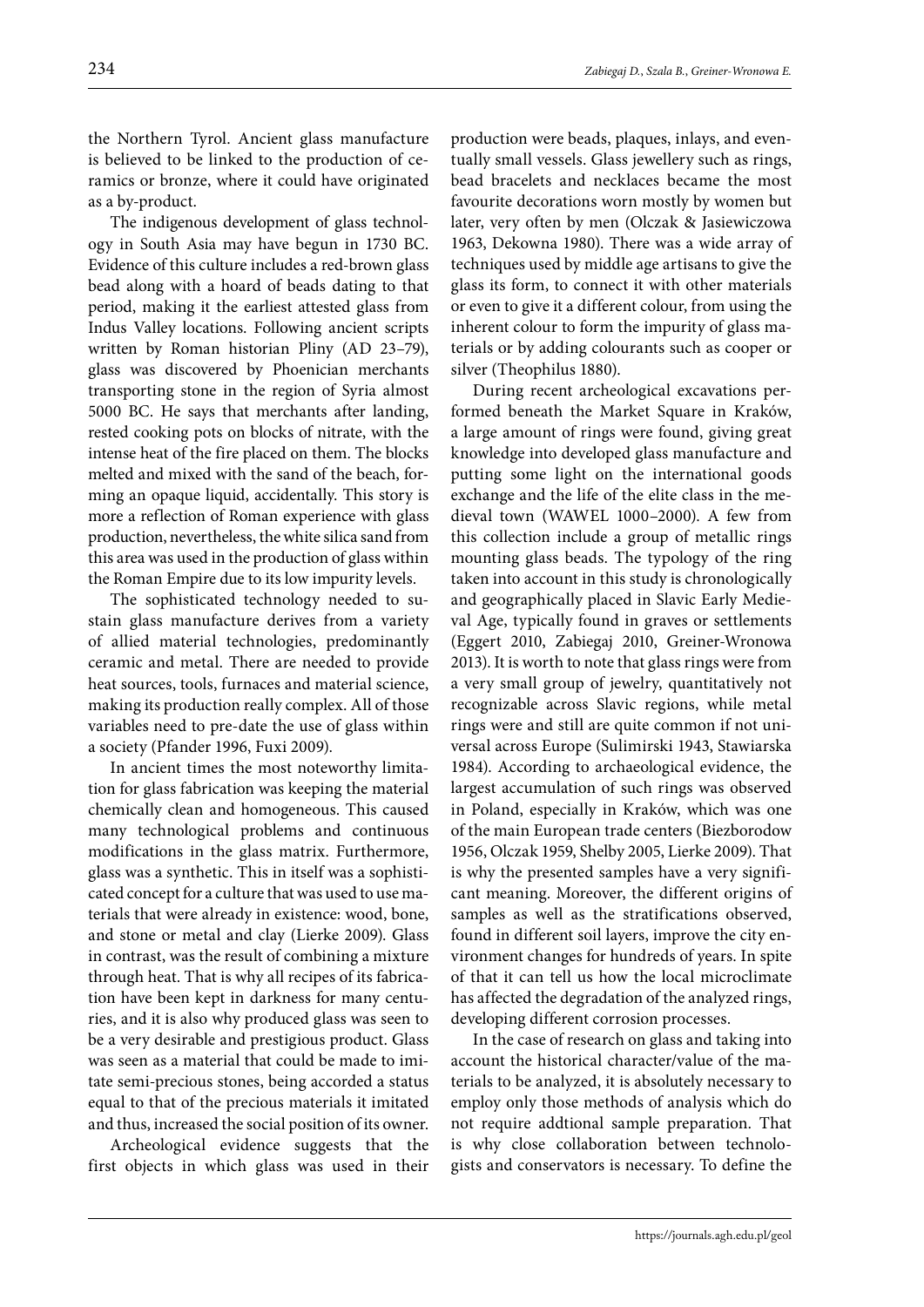glass-object stage, we have to cooperate with conservators in order to get more information about the previous storage and exposition conditions (Greiner-Wronowa 2005, Shelby 2005).

Nowadays, a wide spectrum of physical and chemical methods exist which help to determinate the corrosion products deposited on the material surface – even the chemical composition of the material from which the relics had been made. But a major problem is the amount and size of the original object used in research as in most cases, there is not enough to perform the necessary range of tests (Greiner-Wronowa 2005). Due to these limitations, a "glass sensor method" was developed and subsequently implemented. This method allows for the preparation of a **glass sensor** which replicates original historical objects with the same chemical composition and production attributes. The use of replicas of the original glass allows the user to perform an infinite number of tests without restriction (Greiner-Wronowa 2010).

The glass sensors samples were subjected to induced corrosion processes. The glass sensor used in this research was created based on the chemical composition of an eighteenth-century glass beaker. This sensor has the same chemical composition as an original antique glass with comparable chemical and physical properties, as well as similar reactive qualities. Selected corrosive agents (acid, water, etc.) were chosen on the basis of studies of the local environment of the glass-metal object. The corrosion processes induced on the glass sensor took only a few weeks. The sensor can be subjected to a plethora of tests and the results reflect the processes occurring within the original place of storage. Stratifications that have arisen on the surface of glass sensors represent the corrosion products on real objects. It is important to diagnose the impact of the environment on the condition of original historical artifacts as deposits and corrosion layers on the surface of the material can be a catalyst for further deterioration.

## **MATERIALS AND METHODS**

Due to the historical value of the ring the investigation was performed with limited micro invasive sampling to perform the investigation on a cross section by scanning electron microscopy. It was done according to the conservation agreement. Moreover, the reduced size of the objects allowed the direct investigation of them by Scanning Electron Microscopy connected with Energy Dispersive X-Ray Spectroscopy (SEM-EDXS). X-Ray Fluorescence spectroscopy (XRF) and X-Ray Diffraction (XRD) were additionally used to characterize the products causing alteration (Andrusieczko 1972, Kubiak & Gołaś red. 2005).

Considering that the chemical stability of glass depends on many parameters, it is worth to mention that the connection of two or more materials to build a single object provokes an increase in the system complexity that alters some important aspects such as chemical and mechanical durability.



*Fig. 1. Analyses of the ring's crown: SEM micrograph of the glass bead and glass-metal joint pathology (A); XRD (B) and XRF (C) analyses of dispersed corrosion products from the glass-metal interface*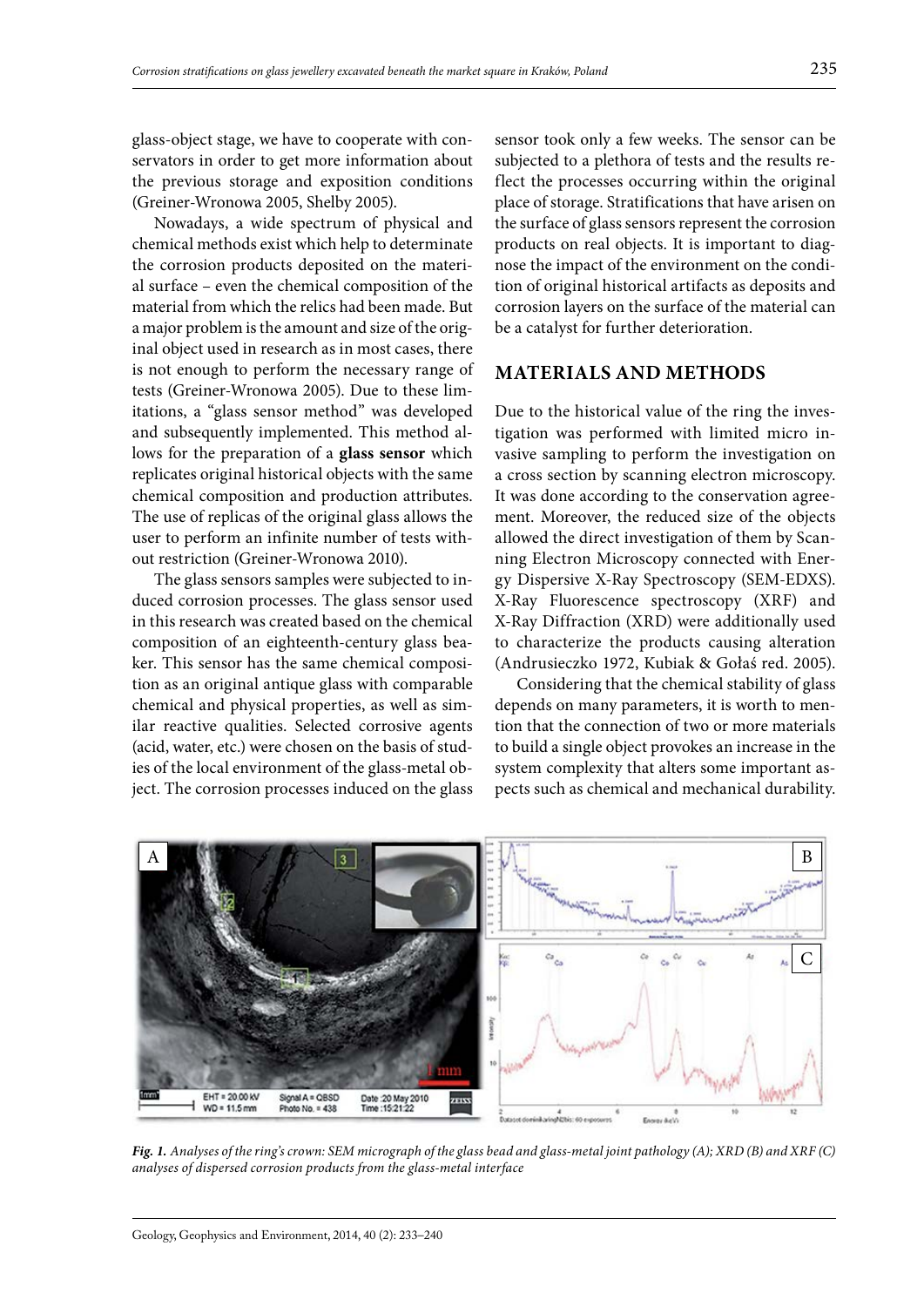In addition to this, the mutual interaction between the different materials might be also affected by its reactivity, like in the presented ring. For this purpose, before to study on the alterations occurring at the glass-metal interface, it is necessary to consider each single material separately (Greiner-Wronowa 2013).

Analyses were carried out on three significant areas of the presented ring, for a glass pearl (Fig. 1A) and for a metal band: on the corroded band surface (Fig. 2A); on the altered layers of corrosion products of the metal band (Fig. 2B); and on the un-corroded alloy of the ring, after grinding (Fig. 2C).

The last important area where observations were focused on was the glass-metal connection. For this purpose, the white solid clay placed between the glass eye and ring's crown has been taken and dispersed for further analyses by XRD and XRF. A portable XRD apparatus (TERRA©) that works on powders, allows a fast collection of spectra in the angle range between 5° and 55° using CoKα wavelength. The excitement of powders generates a fluorescent signal that is collected for qualitative analyses (Fig. 1C). The latter confirmed the presence of Cu, As, and Ca while Co is due to the contribution of the X-ray source.

To improve the relevance of stratifications study of ancient subjects by induced corrosion, glass sensors were used to characterize the alteration products of the eighteenth century glass beaker (Greiner-Wronowa 2010). This sensor has the same chemical composition (Tab. 1) as an original antique glass with comparable chemical and physical properties, as well as similar reactive qualities. Glass with high alkali content

 $(Na<sub>2</sub>O + K<sub>2</sub>O = 15.22% wt.),$  with the addition of lead oxide is technically soft and called **technological long glass**. The prepared glass sensor was connected to the copper band and immersed in a 0.01 M solution of hydrogen chloride (HCl).

#### *Table 1*

*The oxide composition of glass samples sensors [wt. %] of the eighteenth century ancient glass subject. The glass samples were connected to the metal and subjected to induced corrosion*

| Oxide<br>composition           | wt %  | Oxide<br>composition    | wt %  |
|--------------------------------|-------|-------------------------|-------|
| SiO,                           | 73.94 | Na, O                   | 0.84  |
| CaO                            | 9.26  | <b>BaO</b>              | 0.14  |
| K,O                            | 14.38 | MgO                     | 0.59  |
| PbO                            | 0.066 | $\text{Al}_2\text{O}_3$ | 0.065 |
| MnO                            | 0.096 | $B_2O_3$                | 0.64  |
| Fe <sub>2</sub> O <sub>3</sub> | 0.056 |                         |       |

The reconstructed material was subjected to corrosion induced over a period of 20 weeks. To accelerate the corrosion of the sample, solutions were periodically subjected to an elevated temperature. Every other week, after 168 hours, they were placed in an elevated temperature of 40°C. Throughout the duration of inducing corrosion on the samples, macroscopic observations were made and changes in weight were registered. After observing the appearance of corrosion products and the structural changes of samples, detailed studies were carried out at the University of Genoa. SEM/EDS was performed with a scanning



*Fig. 2. SEM micrographs of the metal parts of the ring: A) corroded metal band; B) alterated layers of corrosion products of the metal band; C) the uncorroded alloy of the ring, after grinding*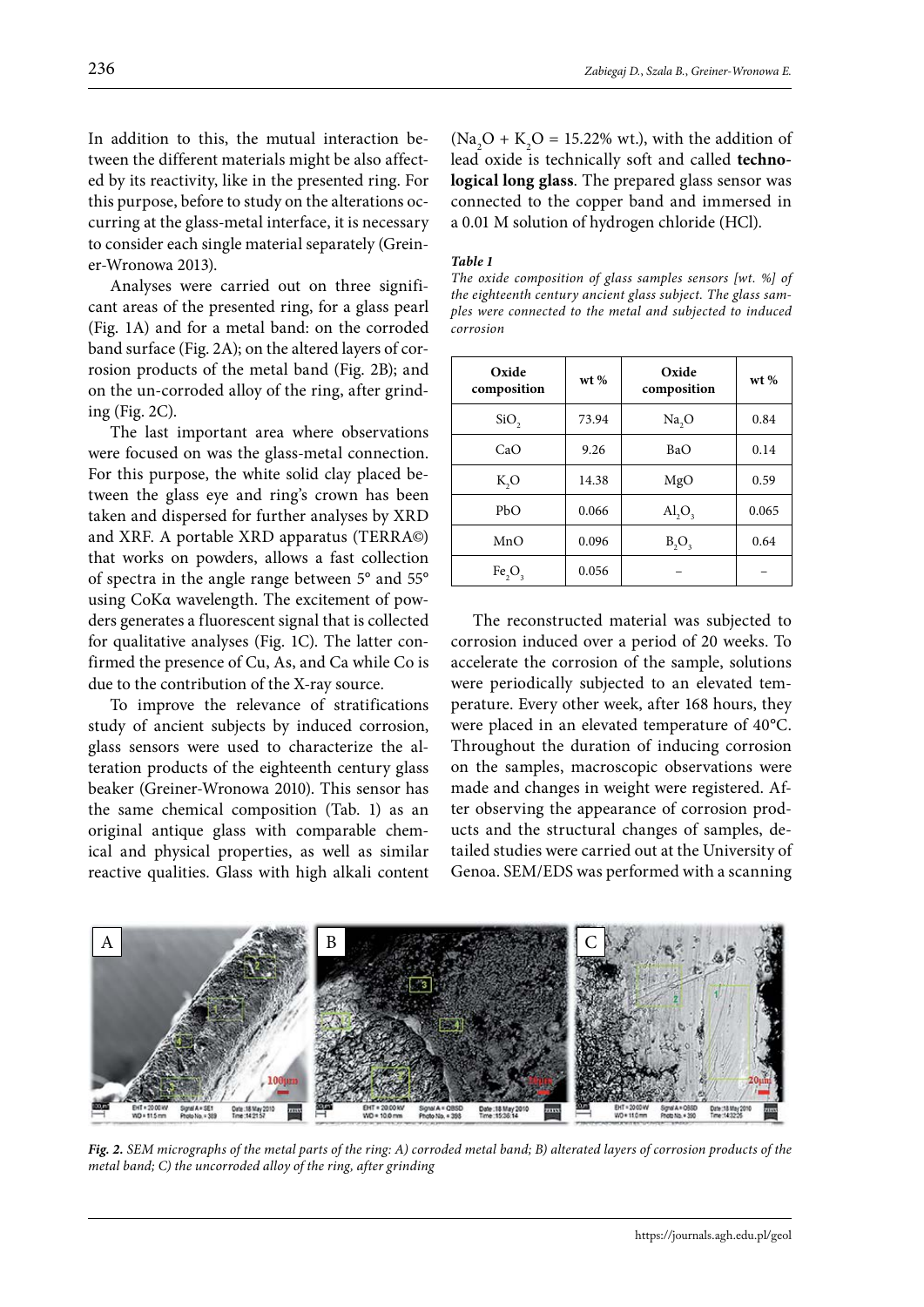electron microscope, Carl Zeiss AG-EVO 40 Series and atomic emission spectroscopy – for identifying the solution (ICP-MS DRCII by Perkin-Elmer). In order to determine the phase composition of corrosion products, Raman spectroscopy was performed using a Leica Renishow DMLM spectrometer.

## **RESULTS AND DISCUSSION**

The ring which is the subject of this study includes a metallic band and a blind glass bead (called "eye") mounted in a metallic "crown" (Fig. 1A). The entire surface of the ring as well as the cross sections are severely affected by corrosion. The corners and the edges show numerous deformations. In particular, the part where tiny metallic sheets are holding the glass bead in the crown, the corrosion produced several holes. Moreover, the glass itself has been damaged and shows many scratches. Especially on the most representative area of the bead where a deep elongated crater is visible. Because of stratifications on the glass surface it is almost impossible to define its original color. In order to investigate the external layers of corrosion, several areas of the surface were studied.

For the first set up of SEM observation, the metal part of the ring that was not in contact with the glass part was chosen (Fig. 2A). The obtained EDS data revealed copper and zinc as the main metallic elements (followed by a minor presence of tin and iron), characteristic of the corroded patina. Among the non-metallic elements sulfur and chlorine, together with oxygen, have the higher concentration.

An area where the corrosion caused some damage aided the observation of the metallic substrate (Fig. 2B) with its microstructural features. Crystals which are visible on the Figure 2B are well shaped and polygonal. Going up from the lower parts of the corroded stratifications, it is possible to see a few different layers of corrosion products. Chemical analyses show that the oxidized layer which is in direct contact with metal is richer in zinc but covered by the homogeneous layer of copper sulphide. An amount of phosphor has also been detected.

Furthermore, the chemical nature of the alloy has been confirmed by the compositional analysis of the uncovered metallic substrate, showing EDS spectra typical for brass with a low amount of tin.

Copper, zinc and tin are coming from the metallic substrate while iron, calcium, sulphur, phosphor and chlorine are obviously a contamination due to its deposition in soil. In order to quantitatively analyze and confirm this information, it was necessary to eliminate the patina and directly analyze the metal. An area where corrosive metallic substrates were slightly grinded is shown in Figure 2C. An EDXS standard analyses in areas 1 and 2 of Figure 2C confirmed the nature of the brass alloy with copper (82% at.), zinc (17% at.) and only 1% at. of tin. No lead was found in this sample.

The examination of the surface around the glass eye under the microscope revealed the presence of numerous flaking and pitting phenomena. Corrosive blooms and stratifications make the glass strongly corroded. The network of cracks covers the entire sample and the central part of the bead is heavily damaged by a deep fracture.

Chemical analyses show two dominated elements, copper and calcium. What is worth mentioning is that copper is present on the edge of the "eye" but not on the top of the bead. In contrast, calcium is measured all over the surface of the glass. High concentrations of these chemical elements are a consequence of glass corrosion (Fig. 1). In the more corroded areas, leaching (long contact with water) and the redistribution of soluble components (mainly alkaline) leads to the partial dissolution of the silicate network and the formation of micro-craters in the surface (Vilariques et al. 2010). Furthermore, the silica gel on the "eye" surface is enriched with iron, sulfur and phosphor. Those have been stratificated on the glass due to reactions with the surrounding environment (e.g. soil) (Greiner-Wronowa et al. 2007).

Moreover, the surface of the glass is also covered by inorganic material with a noticeable presence of arsenic and calcium, especially close to the borders where the junction with the metal part is situated. For this reason a small amount of this material was sampled to undergo a characterization by powder XRD (Fig. 1B) and a qualitative XRF analyses (Fig. 1B).

The analyses confirmed that the white deposit consisted of calcium and arsenic oxides mixed with a copper compound. Due the limited amount of powder, special equipment was used. XRF and XRD examinations of white corrosion products, as the one shown in the SEM micrograph in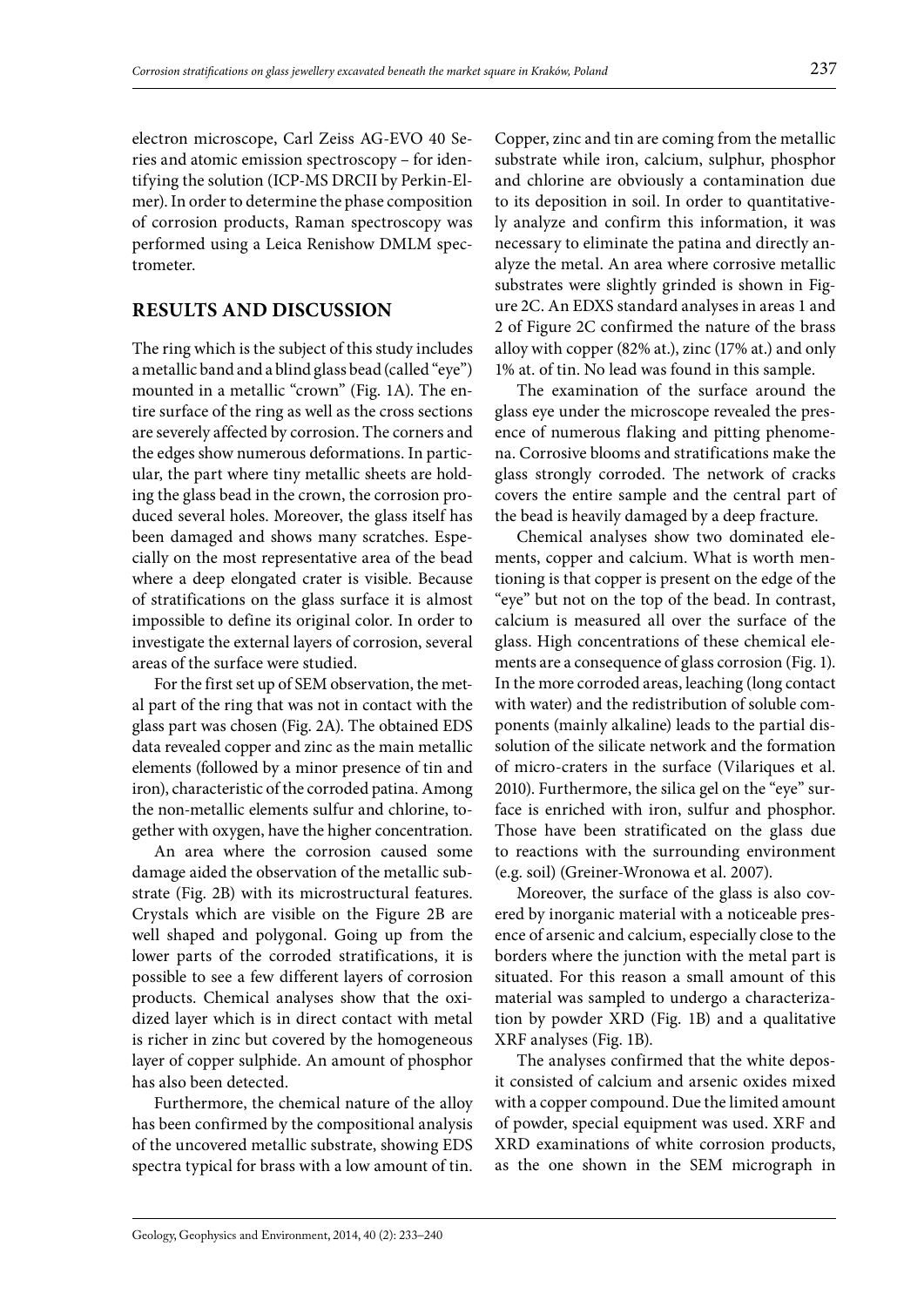Figure 1A, spread all over the glass surface, showing enrichments in Ca and Arsenic. The calcium found is consistent with a glass corrosion mechanism, but arsenic does not come from the glass matrix or from the metal alloy, that the metal band is built of. It is well known that Pb can be used as a filler of broken or missing parts in Cu based objects (Gimeno 2008), acting as glue between the brass sheet and the brittle glass bead during the manufacture of the ring. Moreover, the lead can present a certain amount of arsenic as dopant. However, the experimental evidence shows the presence of arsenic but lead was not found in the samples. A possible explanation for this apparent inconsistent result can be attributed to the environmental degradation (for hundreds of years) than can provoke the dissolution of the Pb, leading to a concentration of arsenic in the sample (Jokubonis 2003). It is anyway interesting to note how a deep insight into such historical objects can open perspectives of research and discussion.

The sample representing the combination of a glass element with copper was subjected to a battery of tests. The application of an acidic solution represented the aggressive environment and initiated the reaction of chlorides on the metal and glass (Fig. 3A). The copper band was dissolved in 0.1 M HCl, and the resulting reaction formed a green crystalline corrosion on the entire surface of the glass and metal (Fig. 3B). Furthermore, the acid solution discolored and the reaction of the chloride ion with copper resulted in the precipitation of the product being crystallized over the entire surface of glass sensor. Weight loss suggests the presence of a dissolving phenomenon of the metal components in harsh environments, indicating broad changes in the glass-metal objects during degradation.



*Fig. 3. Analysis of the glass sensor: A) observation after 2 weeks, sample immersed in 0.01 M HCl; B) pictures of the samples after 20 weeks of induced corrosion of the samples in aqueous solutions, Wild Leica M8 stereoscope; C) the morphology of the surface, SEM/EDS analysis of the sample; D) Raman spectroscopy, Leica Renishow DMLM spectrometer. Line legend: black – experimental sample, blue and green – spectra of individual minerals (from RRUFF™ Project). Numbers R050098 and R070026 are RRUFF ID (database of Raman spectra, X-ray diffraction and chemistry data for minerals)*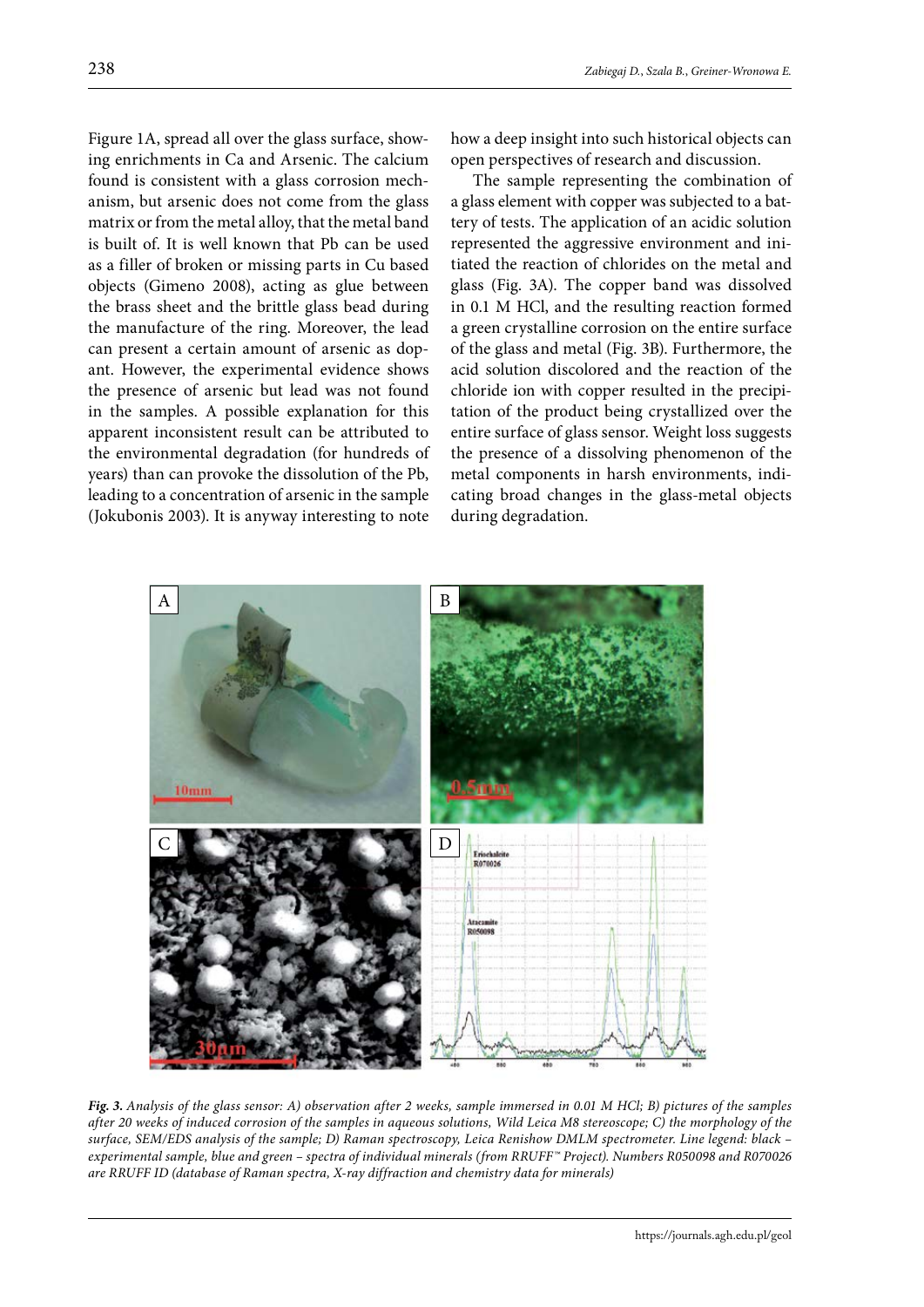To examine the surface morphology and initially diagnose the chemical composition of the surface stratification, a SEM/ES analysis was performed. For the sample, thirteen measurements in total were made. Most of the analysis showed that the corrosion product is a compound of copper (Cu), oxygen (O) and chlorine (Cl) (Fig. 3C). Also noted was the presence of carbon (C), at a concentration of less than 7% by weight. It is very difficult to describe the shape of the crystallites. RS was analyzed to determine the phase composition.

For sample D, only one measurement by Raman spectroscopy (Leica Renishow DMLM) was performed on the green powder, because the corrosion product was on the whole surface of the sample and the solution. This apparatus uses two lasers at 514 nm and 785 nm. A single beam spectrometer was used, with a camera connected to the confocal microscope and the imaging filter set to dispersive Raman imaging. The products have been identified as atacamite –  $\rm Cu_2Cl(OH)_3$ and eriochalcite –  $CuCl<sub>2</sub>·2H<sub>2</sub>O$  (Fig. 3D). The first one belongs to the group of halides. It is perfectly pointed; the crystals are green, have a diamond shine and crystallized in a rhombic pattern. This mineral occurs in clusters, is needle-like and is clearly visible under the scanning electron microscope. This was shown to be an Eriochalcite crystallized ortho-rhombic system, a rare mineral which has a greenish-blue color.

The corrosive solutions of 0.01 M HCl were examined after some time of induced corrosion, using atomic emission spectroscopy with Inductively Coupled Plasma to diagnose the presence of metals and some non-metal elements. Attention was paid to the high concentration of calcium (47.1 mg/L). It can therefore be claimed that the alkaline cations in the glass structure are exchanged with chloride ions from the solution. This is confirmed by the measurable concentration of sodium and potassium. Structure-building elements of glass are detected in the solution at high concentrations (K = 8.0 mg/L and Na = 8.4 mg/L). This demonstrates the glass-metal corrosion in acidic solutions. Metal ties are also dissolved at low pH levels which exhibits very high concentrations of copper ( $Cu = 6400$  mg/L).

Previous studies were limited by the number of samples. The presented method allows the elucidation of the mechanism of corrosion of historical

objects through the use of the so-called "Glass sensors" method. It is a great complement to traditional testing methods of historical objects.

### **CONCLUSIONS**

This paper contributes to the investigations into the history, technology and degradation of middle age objects recently excavated under the Main Square in Kraków (Poland). The historical sample presented here belongs to a narrow group of metallic rings with mounted glass beads which were discovered in different ground layers in Kraków. All of the applied analyses were concentrated on the different corrosion stratifications which covered all parts of the ring, strongly damaging the glass bead as well as the metallic band and crown. The glass eye was mostly covered with silica gel and more advanced corrosion has been found nearby metallic sheets connected with glass bead, while the metal band was degraded by the corrosion processes completely. To recognize the chemical composition of the surface deposits, the glass and metal investigations were carried out separately.

Moreover, the study of medieval glass pearl rings allows quantification of the glass and metal alteration under natural conditions over periods of time of up to millennium. The analyses show that glass alteration is not only due to surface reactions caused by water penetration. Therefore, its degradation can be affected by differentiating surroundings (micro-climate) such as humidity, soil contamination, industry development or environment changes which, in fact, provoke different corrosion processes locally. Also, it is worth noting that the high level of jewelry manufacture (Olczak & Jasiewiczowa 1963, Dekowna 1980, Eggert 2010 ) of the rings contribute to the knowledge of local history giving insights over the development of colonization in Krakow corresponding to the upper classes of the population dealing with the exchange of goods with foreign countries (WAWEL 1000–2000, Fuxi 2009).

Research conducted on the glass sensor can be considered as a real model for corrosion phenomena expansion, in this case, in an acidic environment (having in mind a acidic pH of the soil). Macroscopic and microscopic observations provided information about the corrosion's direction and the intensity of the processes. In an environment of hydrochloric acid (0.01 M HCl) applied